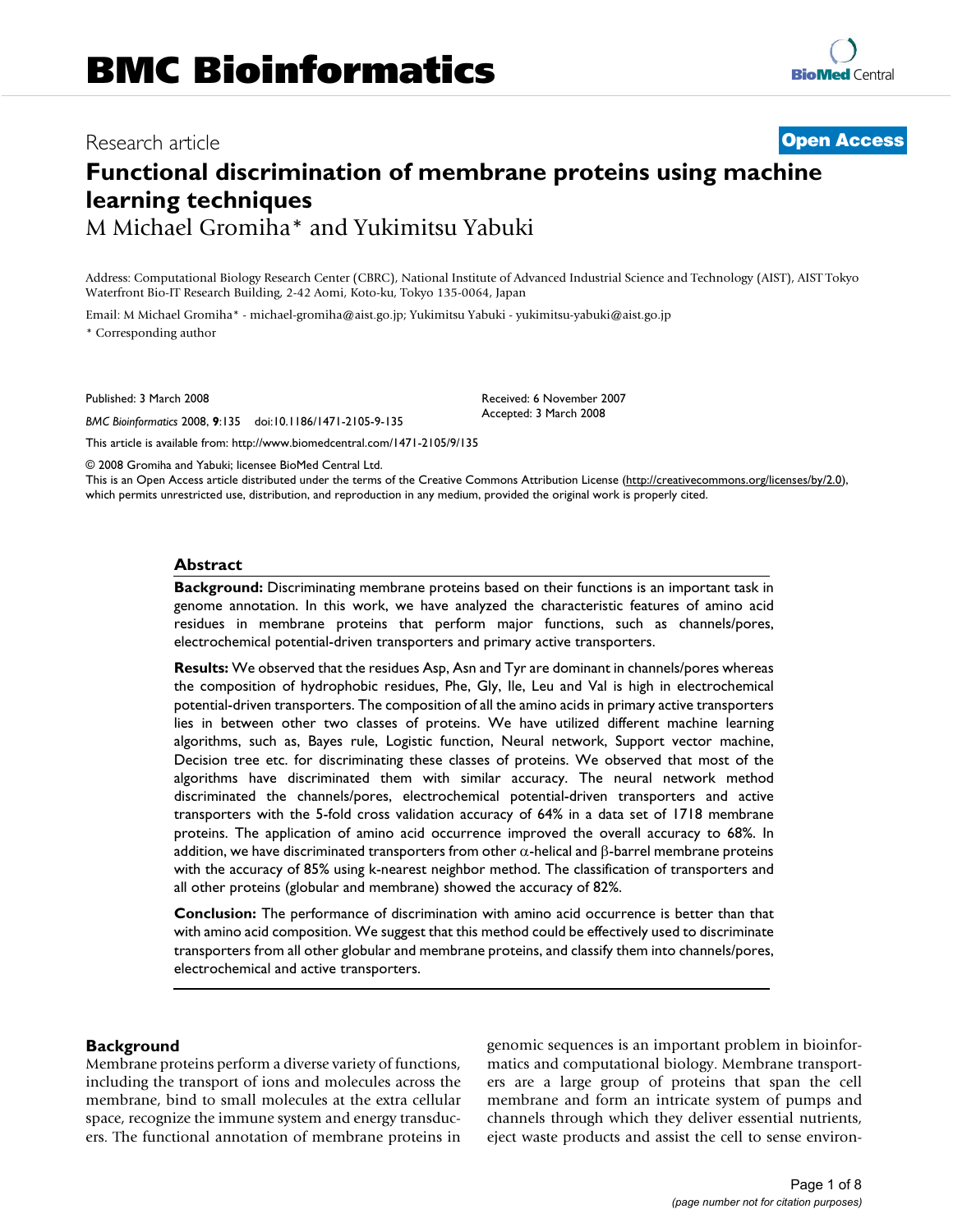mental conditions. Transporters represent a large and diverse group of proteins that differ in membrane topology, energy coupling mechanism and substrate specificities [1]. They play indispensable roles in the fundamental cellular processes of all organisms [2].

Several methods have been proposed to discriminate membrane proteins from amino acid sequence information. These methods include statistical analysis [3-5], hidden Markov models [6,7] and machine learning techniques [8-10]. However, the discrimination of membrane proteins based on their functions is not yet explored and it is still at the infant stage.

In this work, we have analyzed the characteristic features of amino acid residues in major transporters, such as, channels/pores, electrochemical potential-driven transporters and primary active transporters. We have utilized different machine learning techniques for discriminating these classes of proteins and achieved the 5-fold cross-validation accuracy of 68%. The sensitivity of correctly identifying channels/pores, electrochemical and active transporters are, 55%, 70% and 76% respectively, in a set of 510, 502 and 706 proteins. The classification of channels and pores has been carried out, which showed the accuracy of 92%. In addition, we have discriminated transporters from other α-helical and β-barrel membrane proteins, and from all other proteins (globular and membrane) to the accuracy of 85% and 82%, respectively. Further, the influence of chain length for discrimination will be discussed.

#### **Methods** *Data sets*

We have constructed datasets for channels/pores, electrochemical transporters and active transporters from the information available in Transport Classification Database, TCDB [11]. The TCDB has seven groups of transporters in which three of them have insufficient data for analysis and one is for incompletely characterized proteins. Hence, we have used the three major transporters, channels/pores, electrochemical and active transporters. The number of proteins belonging to these classes of transporters deposited in TCDB are 720, 989 and 1216, respectively. From these proteins, we have removed the redundant sequences using blastclust program [12] so that no two proteins have the sequence identity of more than 20%. This algorithm showed only one sequence in most of the clusters and we have randomly picked up one sequence for the clusters with many sequences. The final dataset contains 1718 proteins, which have 510 channels/ pores, 502 electrochemical and 706 active transporters.

*Computation of amino acid composition and occurrence* The amino acid composition for the set of transporters has been computed using the number of amino acids of each type and the total number of residues. It is defined as:

$$
Comp(i) = \sum n_i/N
$$
 (1)

where i stands for the 20 amino acid residues,  $n_i$  is the number of residues of each type and N is the total number of residues. The summation is through all the residues in all the considered proteins. The same procedure was repeated for all the three groups of transporters for obtaining their amino acid composition. The total number of residues in the datasets of channels/pores, electrochemical and active transporters are respectively, 259,143, 252,585 and 289,109.

The amino acid occurrence is the actual number of amino acid residues of each type present in a protein without normalizing with chain length.

# *5-fold cross-validation method and jack-knife test*

We have performed a 5-fold cross-validation test for assessing the validity of the present work. In this method, the data set is divided into five groups, four of them are used for training and the rest is used for testing the method. The same procedure is repeated for five times and the average is computed for obtaining the accuracy of the method.

In jack-knife test, n-1 data are used for training and the prediction is made on the left-out protein. This procedure is repeated for n times and the average is computed for obtaining the accuracy.

## *Calculation of specificity, precision, F-measure and accuracy*

We have used different measures, such as specificity, precision, F-measure and accuracy to assess the performance of discriminating channels/pores, electrochemical and active transporters. The term sensitivity shows the correct prediction of specific transporters and accuracy indicates the overall assessment. F-measure is the balance between sensitivity and precision,  $1/F = [(1/Sensitivity) + (1/Preci$ sion)]/2. These terms are defined as follows:

Sensitivity =  $TP/(TP+FN)$ 

 $Precision = TP/(TP + FP)$ 

F-measure =  $(2 \times$  Sensitivity  $\times$  Precision)/(Sensitivity + Precision)

 $= 2TP/(2TP+FP+FN)$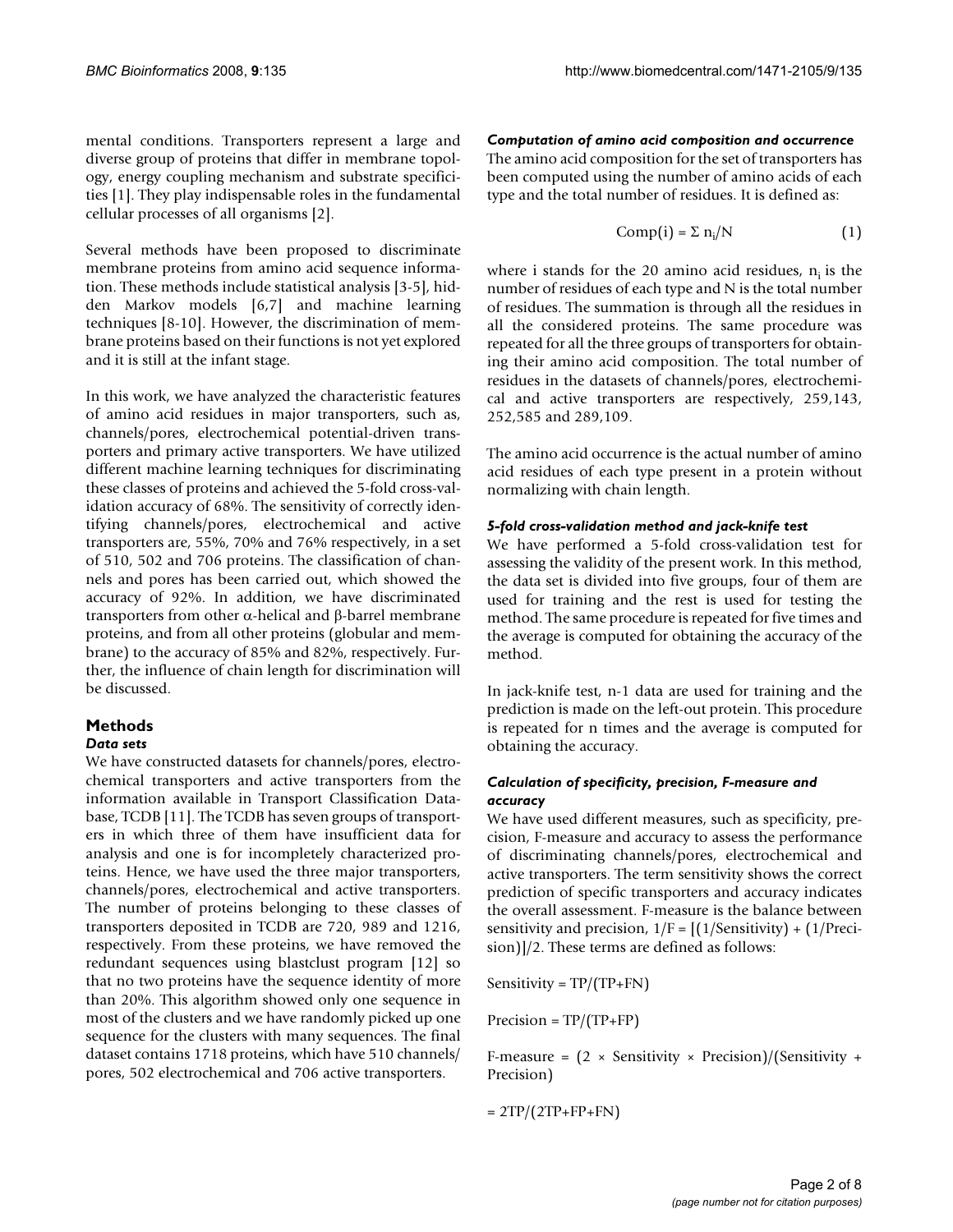$Accuracy = (TP+TN)/(TP+TN+FP+FN),$ 

where, TP, FP, TN and FN refer to the number of true positives, false positives, true negatives and false negatives, respectively.

# *Different machine learning algorithms used for discrimination*

We have analyzed several machine learning techniques implemented in WEKA program [13] for discriminating membrane transporters from other proteins and classifying them into channels/pores, electrochemical and active transporters. This program includes several methods based on Bayes function, Neural network, Logistic function, Support vector machine, Regression analysis, Nearest neighbor, Meta learning, Decision tree and Rules. The details of all these methods are available in our earlier articles [9,10] as well as in the book on data mining [13].

# **Results and Discussion** *Amino acid composition for the 20 amino acid residues in different transporters*

The amino acid composition for the 20 amino acid residues in channels/pores, electrochemical and active transporters have been computed using Eqn. 1 and the results are presented in Table 1. Although several residues showed differences in their compositions, few residues have the difference of more than one (|Difference| >1) among the three classes of transporters. The residue Asn is dominant in channels/pores among all the transporters. Interestingly, Asn plays an important role to the stability and function of β-barrel membrane proteins [4,14]. The

| Table 1: Amino acid composition in channels/pores, |
|----------------------------------------------------|
| electrochemical and active transporters            |

| Residue | Channels/pores | Electrochemical | Active |
|---------|----------------|-----------------|--------|
| Ala     | 0.59           | 0.64            | 0.65   |
| Asp     | 0.39           | 0.43            | 0.26   |
| Cys     | 0.80           | 0.81            | 0.69   |
| Glu     | 0.48           | 0.56            | 0.47   |
| Phe     | 0.63           | 0.61            | 0.60   |
| Gly     | 0.48           | 0.56            | 0.36   |
| His     | 0.46           | 0.53            | 0.47   |
| lle     | 0.67           | 0.73            | 0.62   |
| Lys     | 0.58           | 0.43            | 0.40   |
| Leu     | 0.70           | 0.69            | 0.68   |
| Met     | 0.63           | 0.63            | 0.49   |
| Asn     | 0.41           | 0.36            | 0.38   |
| Pro     | 0.26           | 0.44            | 0.28   |
| Gln     | 0.49           | 0.51            | 0.56   |
| Arg     | 0.52           | 0.60            | 0.47   |
| Ser     | 0.49           | 0.44            | 0.43   |
| Thr     | 0.59           | 0.62            | 0.48   |
| Val     | 0.67           | 0.70            | 0.55   |
| Trp     | 0.76           | 0.63            | 0.68   |
| Tyr     | 0.71           | 0.67            | 0.54   |

structural analysis on outer membrane cobalamin transporter protein (BtuB) that transports substrates across the outer membrane, showed that the residues, Asn185 and Asn276 are important for the stability of the upper surface of cyanocobalamin (vitamin  $B_{12}$ ; CN-Cbl) binding pocket [15,16], which is important for its function. In glycerol facilitator protein the residues Asn68 and Asn203 play important roles to the stability by making hydrogen bonds to form helical polar strips that connect the periplasmic and cytoplasmic versibules [17]. Glu is another amino acid that shows the difference of more than one with electrochemical transporters. It has been showed that the residues Glu166 and Glu148 are important for the channel function in CIC chloride channel proteins [18]. The composition of residues Ala, Ile and Leu in channels/ pores are the least among the three transporters. Other hydrophobic residues also show similar tendency. It might be due to the fact that other two families are dominated with hydrophobic residues owing the presence of mainly transmembrane helical proteins.

The residues Phe and Leu are dominant in electrochemical transporters. In addition, the composition of Ala, Ile, Val and Trp are higher in this class of proteins compared with other two transporters. Interestingly, in glycerol-3-phosphate transporter the space between helices 1 and 7 is filled by nine aromatic side chains and the occurrence of bulky aromatic residues helps to close the pore completely [19]. In lactose permease the substrate binding site is composed of residues that include Trp151 [20]. The higher occurrence of hydrophobic residues is due to the presence of long stretches of these residues in membrane spanning segments of α-helical membrane proteins. The electrochemical transporters are mainly occupied with multiple spanning transmembrane helical proteins, which increased the occurrence of hydrophobic residues. On the other hand, the charged residues showed the lowest composition in this class of proteins. The composition of residues Asp, Glu and Lys are much lower than other transporters and Arg is also a less favored residue. However, the analysis of three dimensional structures showed that these charged residues are important for function. The residues Asp407, Asp480 and Lys940 are important for drug resistance in bacterial multidrug efflux transporter [21] and the charged residues E126, R144 and E269 are found to be in the substrate binding sites of lactose permease [20].

In active transporters none of the residue has the highest or lowest occurrence. All the residues have the composition, which lies between the compositions of channels/ pores and electrochemical transporters. However, Glu, Gln, Phe, Arg and Lys are close to channels/pores whereas Ala, Asn, Thr and Tyr are close to electrochemical transporters. The structural analysis on high-potential iron-sul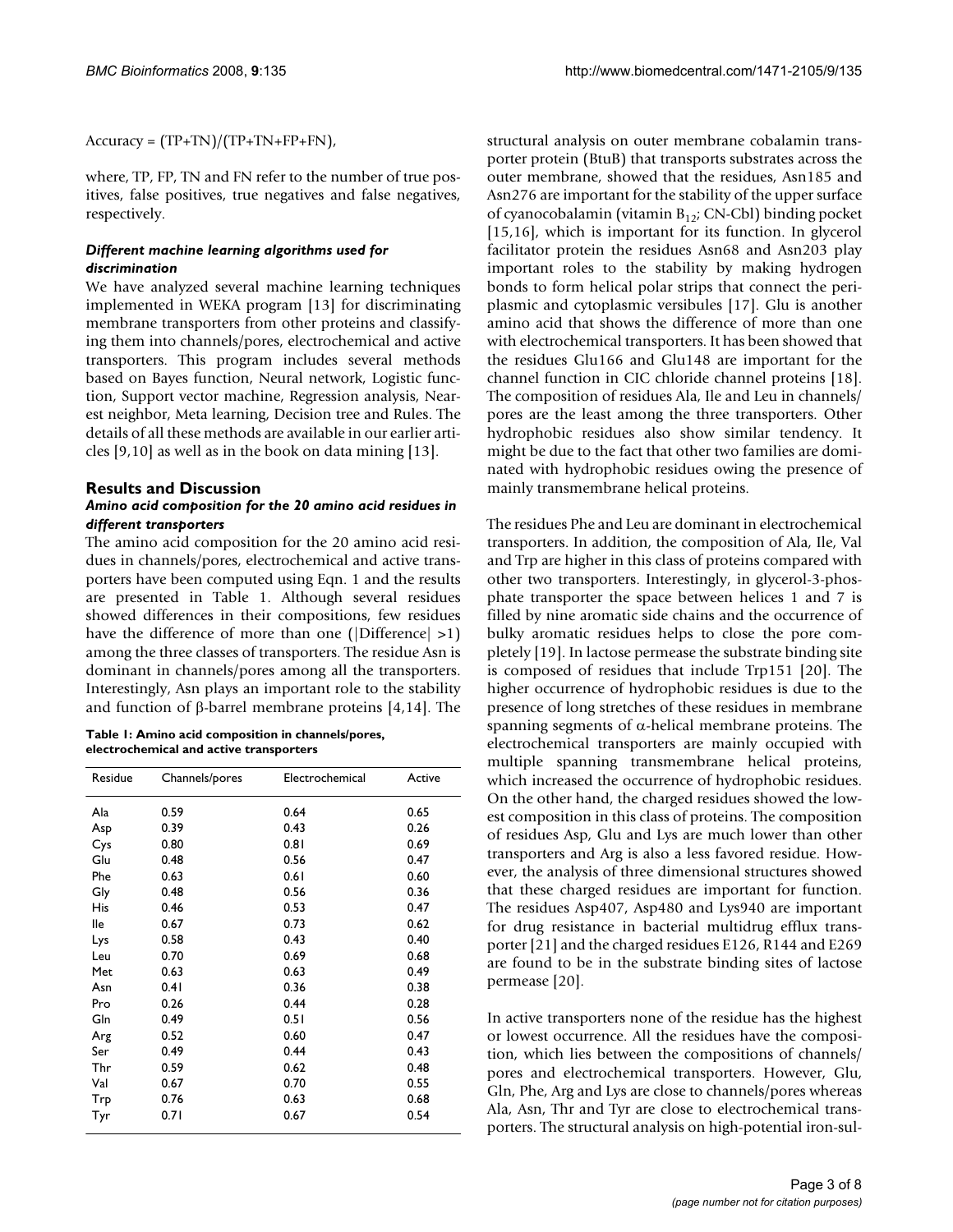fur protein shows that the electron transfer is mainly achieved by hydrophobic interactions [22]. In addition aromatic residues are acting as binding site residues in vitamin  $B_{12}$  binding protein [23].

#### *Structural analysis of transporters*

We have analyzed the three-dimensional structures of transporters deposited in TCDB and derived the propensity of the 20 amino acid residues to be in the membrane part. This has been computed by the ratio between the occurrence of each amino acid residue in the membrane part and the respective residue in the whole protein. The results obtained for channels/pores, electrochemical and active transporters are presented in Table 2. We observed that the membrane propensity of amino acid residues in channels/pores, electrochemical and active transporters have been partially reflected in their amino acid compositions. Especially the residues Asn and Tyr are dominant in channels/pores, the propensity of residues in active transporters is not the highest among all the three transporters, hydrophobic residues have high propensity in electrochemical transporters and so on. We noticed that the transporters will have 52–59% of their residues in the membrane part. It is noteworthy that the number of protein structures used to carry out the analysis is limited (a representative set of 22, 3 and 13 proteins in channels/ pores, electrochemical and active transporters, respectively) and hence there may be a possibility of minor changes in results when more number of proteins are used in the analysis.

**Table 2: Membrane propensity of amino acid residues in channels/pores, electrochemical and active transporters**

| Residue | Channels/pores | Electrochemical | Active |
|---------|----------------|-----------------|--------|
| Ala     | 7.95           | 9.16            | 8.96   |
| Asp     | 5.37           | 3.39            | 4.63   |
| Cys     | 1.22           | 1.34            | 0.96   |
| Glu     | 5.51           | 3.95            | 5.57   |
| Phe     | 4.30           | 5.91            | 4.49   |
| Gly     | 7.71           | 7.98            | 7.32   |
| His     | 1.91           | 1.70            | 1.66   |
| lle     | 5.60           | 7.46            | 6.63   |
| Lys     | 5.39           | 3.80            | 5.26   |
| Leu     | 9.30           | 12.08           | 10.77  |
| Met     | 2.21           | 2.99            | 2.74   |
| Asn     | 5.34           | 3.39            | 4.04   |
| Pro     | 4.13           | 4.39            | 4.48   |
| Gln     | 4.03           | 2.89            | 3.81   |
| Arg     | 4.74           | 3.85            | 4.66   |
| Ser     | 7.64           | 7.36            | 6.47   |
| Thr     | 5.94           | 5.60            | 5.62   |
| Val     | 6.66           | 7.90            | 7.36   |
| Trp     | 1.37           | 1.73            | 1.47   |
| Tyr     | 3.58           | 3.13            | 3.00   |

# *Performance of different machine learning techniques for discriminating channels/pores, electrochemical and active transporters*

We have analyzed the performance of different machine learning methods for discriminating channels/pores, electrochemical and active transporters and the results obtained with amino acid composition are presented in Table 3. We observed that the sensitivity, precision and Fmeasure for electrochemical transporters is better than other two classes of proteins. The sensitivity, precision and F-measure for electrochemical transporters lies in the ranges of 0.58–0.82, 0.55–0.67 and 0.58–0.70, respectively. The values for channels/pores are 0.47–0.58, 0.53–0.68 and 0.51–0.59, and active transporters are 0.53–0.68, 0.55–0.62 and 0.56–0.65. The average accuracy of discriminating channels/pores, electrochemical and active transporters lies in the range of 56–64% for different machine learning techniques. The highest accuracy of 64% is obtained for neural network based method. Interestingly, this method has similar values with all measures indicating the ability of picking up the specific class of transporters and eliminating others with similar accuracy. In addition, we have tested the performance of the present method with jack-knife test and the results obtained with neural network are shown in Table 3. We noticed that the jack-knife test and 5-fold cross-validation showed similar results with a difference of 1.8%. We have also carried out the computations with same number of data in each class of transporters (502 proteins each) and we observed that the net accuracy (66%) is marginally better than that obtained with the original dataset.

Further, this analysis showed a moderate difference in the performance of different machine learning methods (the accuracy varies from 60% to 66% in most of the methods). The main cause of obtaining different prediction results might be due to the usage of different adjustable parameters in these methods.

#### *Influence of chain length for discrimination*

The performance of different machine learning methods for discriminating channels/pores, electrochemical and active transporters with amino acid occurrence as features has been analyzed and the results are presented in Table 4. We observed that the average accuracy improved to 68% using neural network with amino acid occurrence. It has been shown that neural network is an efficient method for discriminating β-barrel membrane proteins  $[9,10]$ . The sensitivity is 0.55, 0.70 and 0.76 for channels/ pores, electrochemical and active transporters, respectively. The precision is 0.70, 0.78 and 0.62, and F-measure is 0.61, 0.74 and 0.68. In addition, we have tested the performance of the present method with jack-knife test and the results obtained with neural network are shown in Table 4. We noticed that the jack-knife test and 5-fold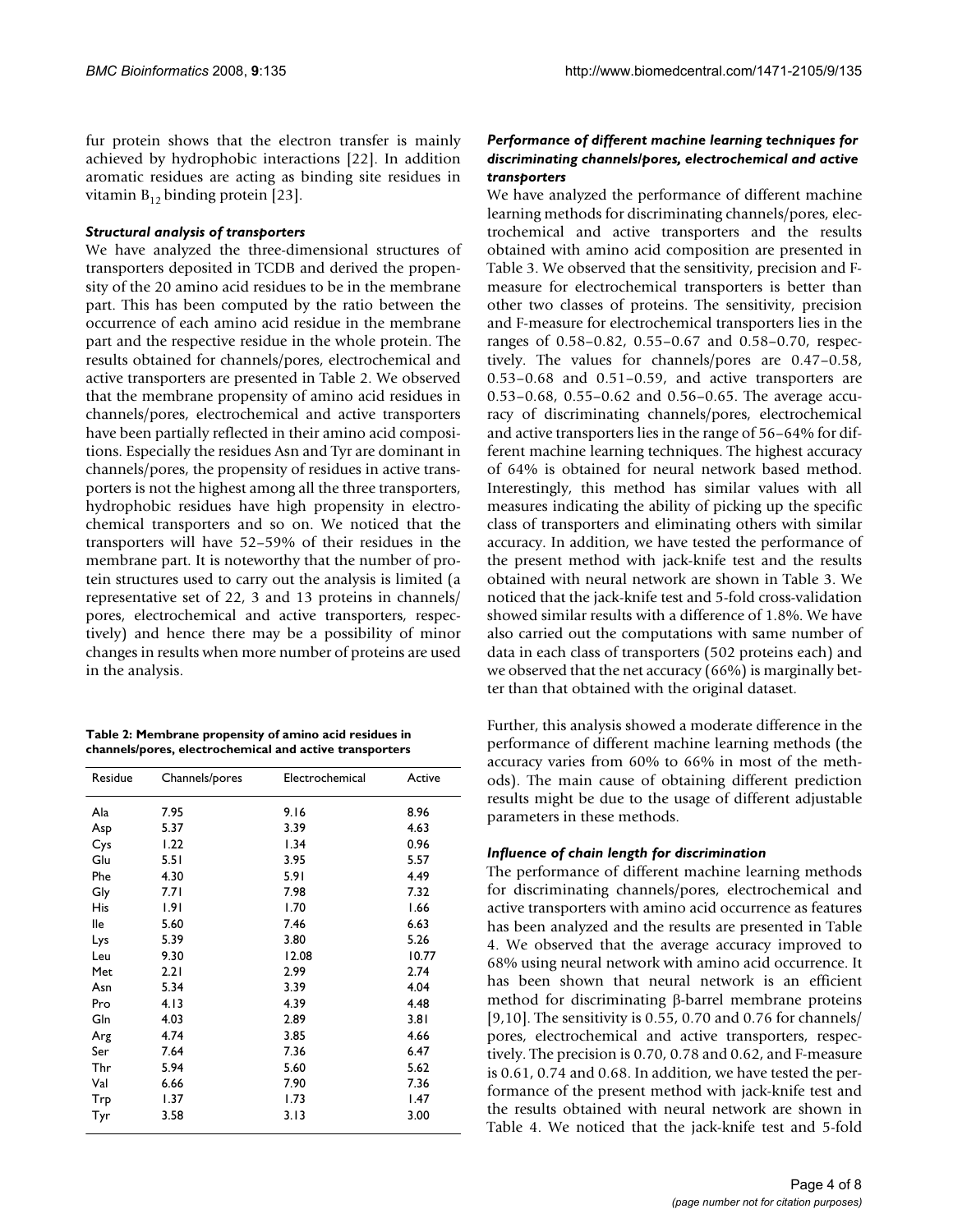| Method                        |       |                |       |       |                | 5-fold cross-validation |       |                |       |          |
|-------------------------------|-------|----------------|-------|-------|----------------|-------------------------|-------|----------------|-------|----------|
|                               |       | Sensitivity    |       |       | Precision      |                         |       | F-Measure      |       | Accuracy |
|                               | FΙ    | F <sub>2</sub> | F3    | FΙ    | F <sub>2</sub> | F3                      | FI    | F <sub>2</sub> | F3    | $(\%)$   |
| Bayesnet                      | 0.582 | 0.777          | 0.538 | 0.606 | 0.643          | 0.612                   | 0.594 | 0.703          | 0.573 | 62.1     |
| Naive Bayes                   | 0.496 | 0.823          | 0.534 | 0.626 | 0.597          | 0.606                   | 0.554 | 0.692          | 0.568 | 60.7     |
| Logistic function             | 0.535 | 0.695          | 0.619 | 0.615 | 0.638          | 0.601                   | 0.572 | 0.665          | 0.610 | 61.6     |
| <b>RBF</b> network            | 0.543 | 0.735          | 0.625 | 0.640 | 0.666          | 0.603                   | 0.587 | 0.699          | 0.614 | 63.3     |
| Support vector machine        | 0.469 | 0.757          | 0.642 | 0.675 | 0.620          | 0.603                   | 0.553 | 0.682          | 0.622 | 62.4     |
| k-nearest neighbor            | 0.525 | 0.707          | 0.572 | 0.586 | 0.588          | 0.615                   | 0.554 | 0.642          | 0.593 | 59.8     |
| Bagging meta learning         | 0.541 | 0.679          | 0.677 | 0.646 | 0.660          | 0.618                   | 0.589 | 0.669          | 0.646 | 63.6     |
| Classification via Regression | 0.492 | 0.695          | 0.630 | 0.599 | 0.628          | 0.599                   | 0.540 | 0.660          | 0.614 | 60.8     |
| Decision tree [4.8]           | 0.506 | 0.580          | 0.572 | 0.529 | 0.581          | 0.554                   | 0.517 | 0.580          | 0.563 | 55.5     |
| <b>NBTree</b>                 | 0.512 | 0.669          | 0.569 | 0.569 | 0.610          | 0.568                   | 0.539 | 0.638          | 0.569 | 68.2     |
| Partial decision tree         | 0.473 | 0.649          | 0.550 | 0.544 | 0.551          | 0.568                   | 0.506 | 0.596          | 0.559 | 55.6     |
| <b>Neural network</b>         | 0.549 | 0.717          | 0.642 | 0.636 | 0.659          | 0.619                   | 0.589 | 0.687          | 0.630 | 63.6     |
| lack-knife test               | 0.571 | 0.709          | 0.676 | 0.664 | 0.660          | 0.644                   | 0.571 | 0.709          | 0.676 | 65.4     |
| Equal data                    | 0.635 | 0.713          | 0.624 | 0.689 | 0.698          | 0.591                   | 0.661 | 0.705          | 0.607 | 65.7     |

**Table 3: Discrimination of channels/pores, electrochemical potential-driven transporters and primary active transporters using different machine learning approaches with amino acid composition as features**

F1: channels/pores; F2: electrochemical potential-driven transporters; F3: primary active transporters. Equal data: Results obtained with a dataset of 502 proteins each in all the three classes of transporters.

cross-validation showed similar results with a difference of 2.7%. We have also carried out the computations with same number of data in each class of transporters (502 proteins each) and we observed that the net accuracy (68%) is similar to that obtained with the original dataset.

The comparison of results presented in Tables 3 and 4 reveals that amino acid occurrence is better than composition for discriminating transporters. Recently, similar trend has been reported for discriminating different folding types of globular proteins [24]. These studies indicate the importance of chain length for discrimination in such a way that the normalization with chain length reduced the prediction accuracy.

When compared the performance of different machine learning methods, unlike amino acid composition, several methods showed poor sensitivity for channels/pores with occurrence. For example, Naïve Bayes showed the sensitivity of 0.20 and 0.76, respectively for channels/ pores and electrochemical transporters. However, several methods (E.g. k-nearest neighbor, bagging, neural net-

**Table 4: Discrimination of channels/pores, electrochemical potential-driven transporters and primary active transporters using different machine learning approaches with amino acid occurrence as features**

| Method                        |       |                |       |       |                | 5-fold cross-validation |       |                |       |          |
|-------------------------------|-------|----------------|-------|-------|----------------|-------------------------|-------|----------------|-------|----------|
|                               |       | Sensitivity    |       |       | Precision      |                         |       | F-Measure      |       | Accuracy |
|                               | FI    | F <sub>2</sub> | F3    | FI.   | F <sub>2</sub> | F3                      | FI    | F <sub>2</sub> | F3    | $(\%)$   |
| Bayesnet                      | 0.329 | 0.735          | 0.567 | 0.554 | 0.515          | 0.572                   | 0.413 | 0.606          | 0.569 | 54.6     |
| Naive Bayes                   | 0.202 | 0.757          | 0.575 | 0.477 | 0.512          | 0.534                   | 0.284 | $0.6$          | 0.554 | 51.8     |
| Logistic function             | 0.533 | 0.713          | 0.705 | 0.689 | 0.717          | 0.604                   | 0.601 | 0.715          | 0.651 | 65.      |
| <b>RBF</b> network            | 0.247 | 0.727          | 0.633 | 0.486 | 0.593          | 0.530                   | 0.328 | 0.654          | 0.577 | 54.6     |
| Support vector machine        | 0.163 | 0.727          | 0.826 | 0.847 | 0.705          | 0.529                   | 0.273 | 0.716          | 0.645 | 60.0     |
| k-nearest neighbor            | 0.629 | 0.705          | 0.640 | 0.634 | 0.683          | 0.651                   | 0.632 | 0.694          | 0.646 | 65.6     |
| Bagging meta learning         | 0.553 | 0.685          | 0.737 | 0.676 | 0.733          | 0.625                   | 0.608 | 0.709          | 0.676 | 66.7     |
| Classification via Regression | 0.465 | 0.721          | 0.721 | 0.686 | 0.702          | 0.602                   | 0.547 | 0.711          | 0.656 | 64.5     |
| Decision tree J4.8            | 0.543 | 0.625          | 0.555 | 0.526 | 0.592          | 0.593                   | 0.534 | 0.609          | 0.574 | 57.2     |
| <b>NBTree</b>                 | 0.471 | 0.570          | 0.659 | 0.553 | 0.656          | 0.548                   | 0.508 | 0.610          | 0.598 | 57.7     |
| Partial decision tree         | 0.520 | 0.647          | 0.623 | 0.551 | 0.645          | 0.600                   | 0.535 | 0.646          | 0.612 | 60.0     |
| <b>Neural network</b>         | 0.549 | 0.701          | 0.761 | 0.695 | 0.780          | 0.622                   | 0.613 | 0.739          | 0.684 | 68.I     |
| Jack-knife test               | 0.500 | 0.703          | 0.729 | 0.639 | 0.749          | 0.607                   | 0.561 | 0.726          | 0.663 | 65.4     |
| Equal data                    | 0.723 | 0.743          | 0.574 | 0.691 | 0.712          | 0.630                   | 0.707 | 0.727          | 0.601 | 68.0     |

F1: channels/pores; F2: electrochemical potential-driven transporters; F3: primary active transporters. Equal data: Results obtained with a dataset of 502 proteins each in all the three classes of transporters.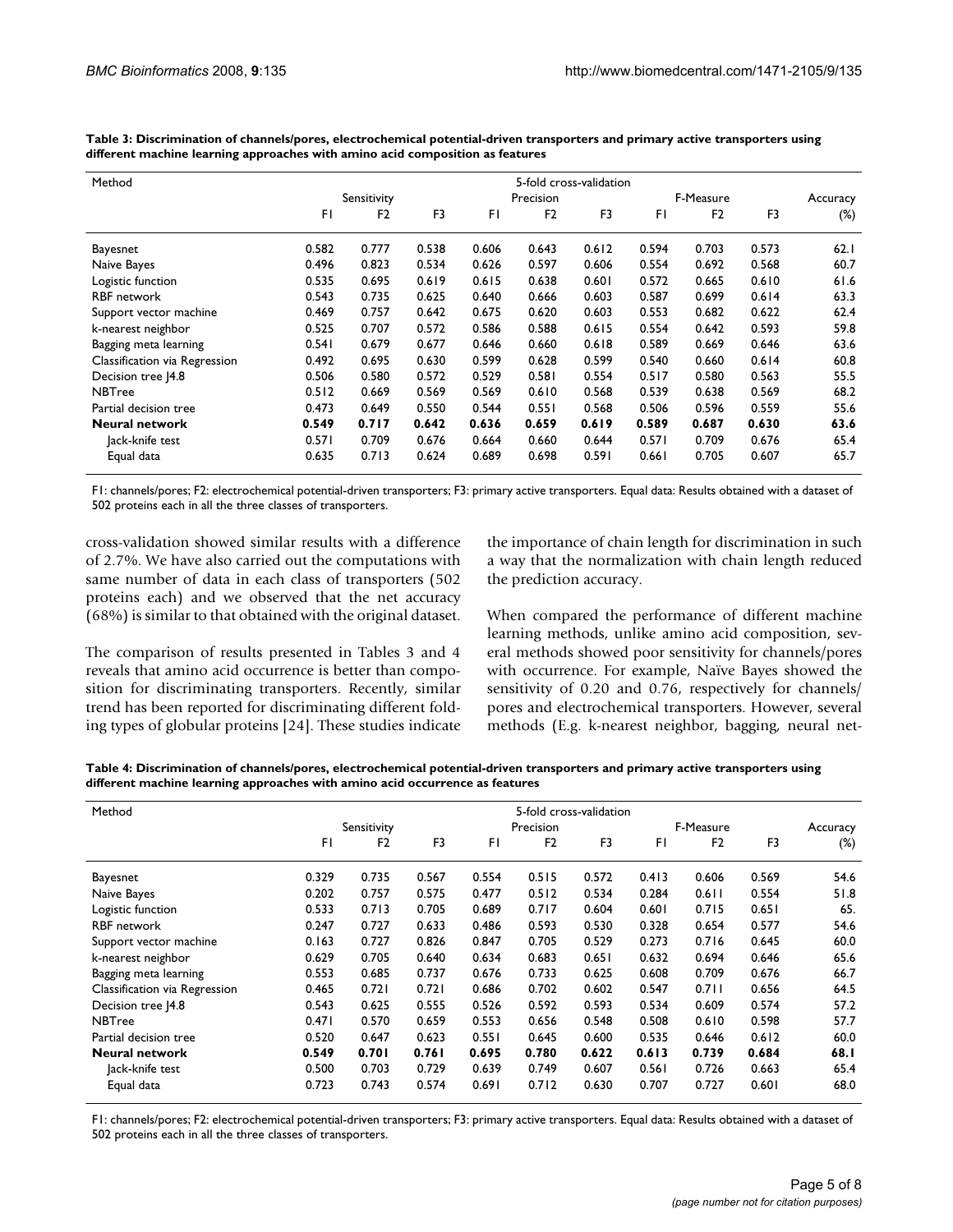work etc.) showed good performances with similar sensitivity in all three classes of transporters.

### *Comparison between the present method and the results obtained with BLAST search*

We have analyzed the capability of BLAST to discriminate the three different types of transporters based on homology search. For each protein we have computed the sequence identity with all proteins in the three transporters and assigned the group, which has the highest sequence identity or best e-value. The calculations have been repeated for all the 1708 proteins and computed the overall accuracy. This method showed an accuracy of 51.6% in discriminating channels/pores, electrochemical and active transporters. Our method showed the accuracy of 75%, which is superior to simple BLAST search and the analysis revealed the better performance of the present method.

# *Discrimination between two different classes of transporters*

The amino acid composition of active transporters is in the range between that of channels/pores and active transporters (Table 1). Hence, we have examined the discrimination performance of two different transporters whether the discrimination accuracy is the highest between channels/pores and electrochemical transporters. The results are presented in Table 5. As expected the difference of amino acid compositions has been reflected in the performance of discrimination. The amino acid occurrence could discriminate the channels/pores and electrochemical transporters to the accuracy of 87%. The discrimination accuracy is 73% between channels/pores and active transporters, and 81% between electrochemical and active transporters. As discussed in previous sections, the discrimination accuracy with amino acid composition is less than that obtained with occurrence. However, we observed the same trend that the channels/pores and elec-

| Table 5: Discrimination accuracy between two different |  |
|--------------------------------------------------------|--|
| transporters                                           |  |

|                    | 5-fold cross-validation accuracy (%) |      |      |
|--------------------|--------------------------------------|------|------|
|                    | FΙ                                   | F2   | F3   |
| <b>Occurrence</b>  |                                      |      |      |
|                    |                                      |      |      |
| FΙ                 |                                      | 86.8 | 73.2 |
| F <sub>2</sub>     | 86.8                                 |      | 80.5 |
| F3                 | 73.2                                 | 80.5 |      |
| <b>Composition</b> |                                      |      |      |
| FI                 |                                      | 81.4 | 71.8 |
| F <sub>2</sub>     | 81.4                                 |      | 77.1 |
| F3                 | 71.8                                 | 77.I |      |
|                    |                                      |      |      |

Highest accuracy is shown.

F1: channels/pores

F2: electrochemical potential-driven transporters

F3: primary active transporters

trochemical transporters are discriminated with the highest accuracy.

#### *Discrimination of channels and pores*

Proteins in the category of channels/pores have transmembrane channels, which consists of α-helical and βstrand spanning segments [11]. Hence, we have tested different machine learning algorithms to discriminate the channels (mainly α-helices) and pores (mainly βstrands). The results obtained with amino acid composition are shown in Table 6. We found that most of the machine learning methods discriminated the channels and pores with the accuracy in the range of 88–92%. The neural network and support vector machine showed the highest accuracy of 92.4%. The sensitivity and specificity are, 93% and 92%, respectively using neural network. We observed similar level of accuracy using amino acid occurrence. The classification via regression and logistic function methods discriminated the channels and pores with the accuracy of 90%. The similar performance with amino acid composition and occurrence might be due to the difference in amino acid residues in the membrane spanning regions of α-helical and β-barrel membrane proteins. The α-helical membrane proteins are dominated with the stretches of hydrophobic residues whereas the polar and charged resides are intervened in the membrane spanning segments of β-barrel membrane proteins. The high accuracy obtained for discriminating channels and pores is consistent with other methods for discriminating α-helical/β-barrel membrane proteins [3-10].

## *Discrimination of transporters from other membrane proteins and all other proteins*

We have developed a dataset of 3336 membrane proteins with less than 20% sequence identity that includes receptors and all other types of α-helical and β-barrel membrane proteins except transporters from SWISS-PROT database. Using a dataset of 3336 non-transporters and 1718 transporters we have analyzed the performance of different machine learning algorithms and the k-nearest neighbor could discriminate the transporters with the 5 fold cross-validation accuracy of 79.1%. The sensitivity and specificity are 69.2% and 84.2%, respectively. Further, we have repeated the computations with equal number of transporters and non-transporters and obtained the accuracy of 85.0%. The jack-knife test also showed similar results that we obtained with 5-fold crossvalidation method.

In addition, we have set up a dataset for 5048 proteins, which include membrane transport proteins and other membrane and globular proteins. We obtained a 5-fold cross-validation accuracy of 78.7% in discriminating transporters and non-transporters. Further, we have used the same number of proteins in transporters and non-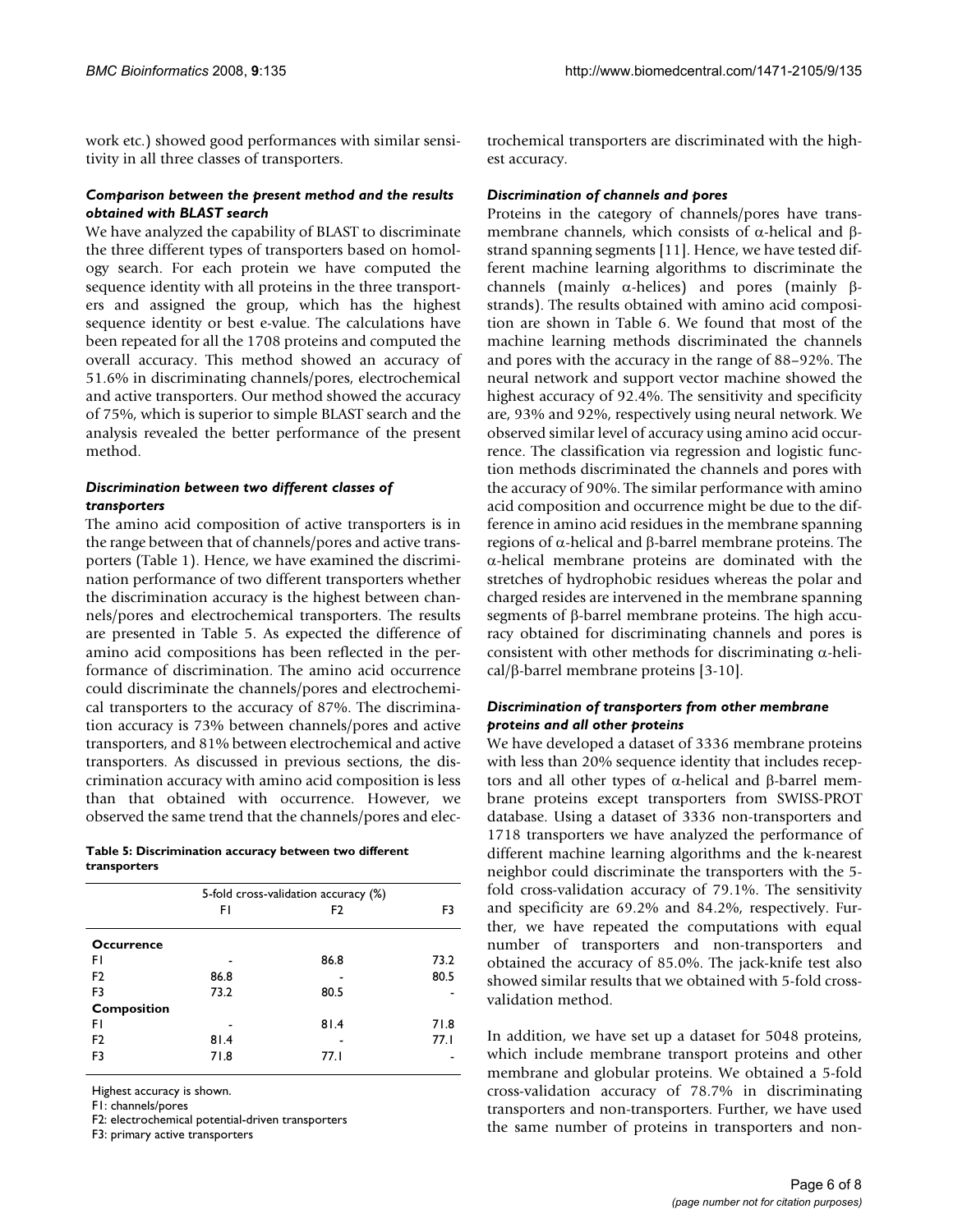| Method                        |                 |                 | 5-fold cross-validation |           |      |  |
|-------------------------------|-----------------|-----------------|-------------------------|-----------|------|--|
|                               | Sensitivity (%) | Specificity (%) |                         | F-measure |      |  |
|                               |                 |                 | Channel                 | Pore      |      |  |
| Bayesnet                      | 94.I            | 81.4            | 0.910                   | 0.857     | 88.9 |  |
| Naive Bayes                   | 92.5            | 88.4            | 0.923                   | 0.887     | 90.8 |  |
| Logistic function             | 92.0            | 89.1            | 0.922                   | 0.888     | 90.8 |  |
| Neural network                | 93.0            | 91.5            | 0.935                   | 0.915     | 92.4 |  |
| <b>RBF</b> network            | 92.5            | 88.4            | 0.923                   | 0.887     | 90.8 |  |
| Support vector machines       | 95.2            | 88.4            | 0.937                   | 0.905     | 92.4 |  |
| k-nearest neighbor            | 89.8            | 86.8            | 0.903                   | 0.862     | 88.6 |  |
| Bagging meta learning         | 89.8            | 83.7            | 0.894                   | 0.844     | 87.3 |  |
| Classification via Regression | 88.2            | 85.3            | 0.889                   | 0.843     | 87.0 |  |
| Decision tree [4.8]           | 86.1            | 78.3            | 0.856                   | 0.789     | 82.9 |  |
| <b>NBTree</b>                 | 90.9            | 83.7            | 0.899                   | 0.850     | 88.0 |  |
| Partial decision tree         | 87.2            | 79. I           | 0.865                   | 0.800     | 83.9 |  |

**Table 6: Discrimination of channels and pores using different machine learning approaches**

transporters and repeated the calculations. We obtained the accuracy of 81.5% in distinguishing them, and both jack-knife test and 5-fold cross-validation method showed similar performance on discrimination.

#### *Discrimination on the web*

We have developed web servers for (i) discriminating membrane transport proteins from all other membrane and globular proteins [25] and (ii) distinguishing channels/pores, electrochemical and active transporters [26]. These servers take the amino acid sequence as input and predict whether the protein is membrane transporter or not, and the type of the membrane transport protein. Both the servers can be freely accessible from our web site [27].

#### *Applications of the present method for new sequences*

The following procedure may be used to detect the type of a new protein. First the new sequence can be identified as a transporter or non-transporter using the discrimination method to classify them (previous section). It has been shown that the transporters and non-transporters are discriminated with the highest accuracy of 82%. For a transporter, it can be further identified into channels/pores, electrochemical and active transporters with an accuracy of 68%. Alternatively, several methods have been reported in the literature for discriminating globular proteins from α-helical [3,28-30] or β-barrel [4-10,31] membrane proteins. These methods can be used to detect the membrane proteins. The membrane proteins of any kind can be classified into transporters and non-transporters with the maximum accuracy of 85%, and the transporters can be further classified into three groups. Hence, the two-way/ three-way prediction system can be used to detect different types of transporters in genomic sequences. The work on the integration of prediction methods is on progress.

# **Conclusion**

We have systematically analyzed the amino acid compositions of channels/pores, electrochemical and active transporters and revealed the similarities and differences among them. Different machine learning algorithms have been tested to discriminate these transporters and we achieved the highest accuracy of 68% using neural network with amino acid occurrence. Further, we have examined the discrimination performance between two classes of transporters, which showed the highest accuracy of 87% between channels/pores and electrochemical transporters. In addition, the channels and porins are discriminated with the accuracy of 92%. On the other hand, the transporters and other membrane proteins/all other globular and membrane proteins are discriminated with the accuracy of 85% and 82%, respectively. We suggest that this method could be effectively used to discriminate transporters and different classes of transporters in genomic sequences.

# **Availability and Requirements**

Project name: Functional discrimination of membrane proteins

Project home page: [http://tmbeta-genome.cbrc.jp/disc](http://tmbeta-genome.cbrc.jp/disc-function/)[function/](http://tmbeta-genome.cbrc.jp/disc-function/)

Operating system(s): Platform independent

Programming language: Java

Licence: No restriction

Any restriction to use by non-academics: No restriction

# **Authors' contributions**

MMG conceived the project, carried out the computations and analysis, and wrote the manuscript. YY prepared the